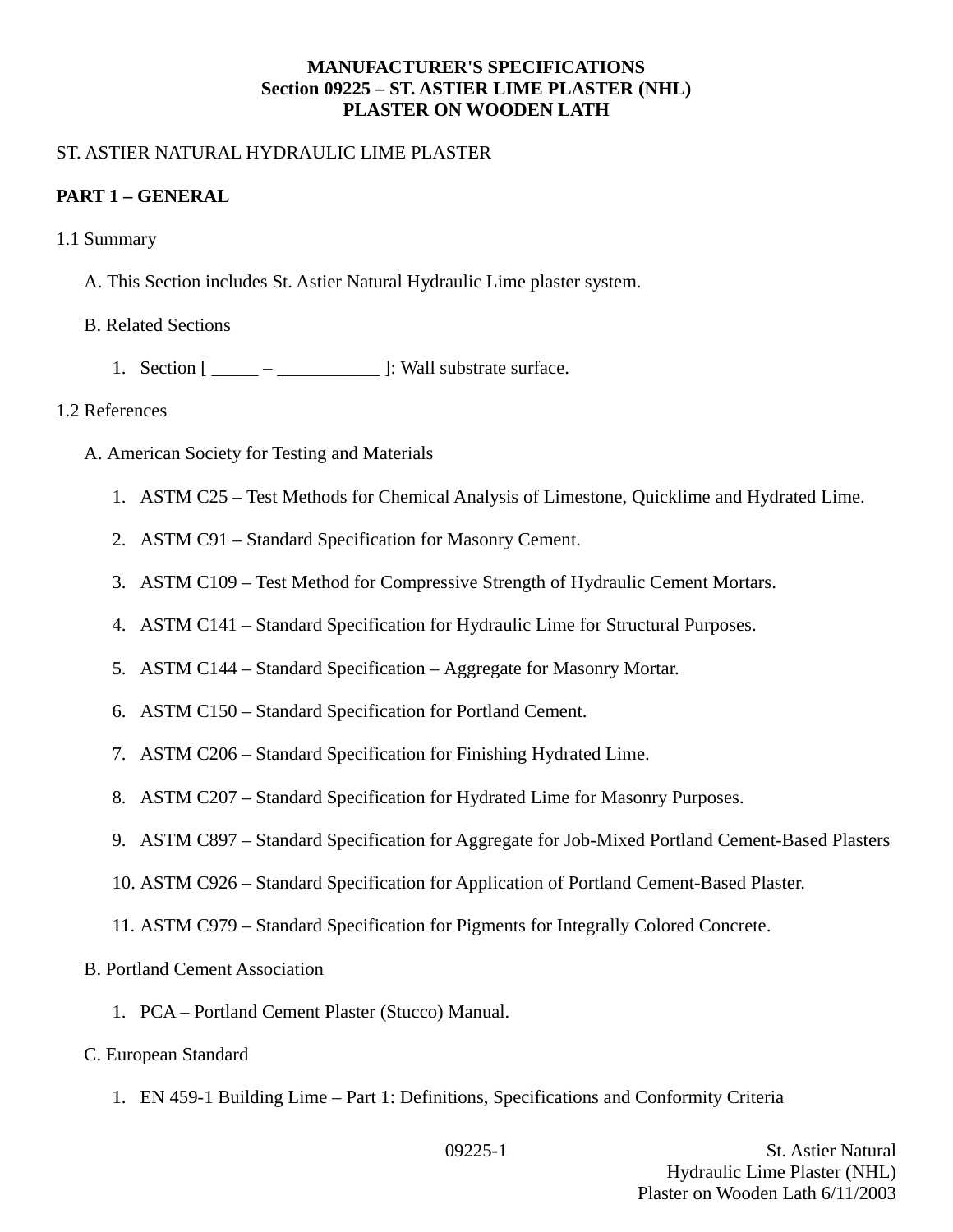- 2. EN 459-2 Building Lime Part 2: Test Methods
- 3. EN 459-3 Building Lime Part 3: Conformity Evaluation
- 1.3 Performance Requirements
	- A. Structure to be designed in such a way as to minimize the transfer of stress from building to plaster skin.
- 1.4 Submittals
	- A. Section 01330 Submittal Procedures: Submittal Procedures.
	- B. Product Data: Submit data on plaster materials, characteristics and limitations of products specified.
	- C. Samples: Submit two samples, 12 inch by 12 inch in size, illustrating finish color and texture.
- 1.5 Quality Assurance
	- A. Perform Work in accordance with Manufacturer's Instructions
- 1.6 Qualifications
	- A. Manufacturer: All St. Astier NHL shall be obtained from: LimeWorks.us 3145 State Road Telford, PA 18969 215-536-6706 215-453-1310 Fax [info@limeworks.us](mailto:info@limeworks.us)  [www.Lime](http://www.LimeWorks.us/) *[Works](http://www.LimeWorks.us/)*[.us](http://www.LimeWorks.us/)

Or its authorized distributors.

B. Installer: Company specializing in performing plaster/stucco work with minimum of three (3) years

experience.

- 1.7 Mock-up
	- A. Section 01400 Quality Requirements: Requirements for mock-up.
	- B. Construct mock-up, \_\_\_ feet long by \_\_\_\_ inch wide, including exterior and interior wall and ceiling

system illustrating surface finish and color.

- C. Locate where directed by Architect.
- D. [Incorporate accepted mock-up as part of Work.]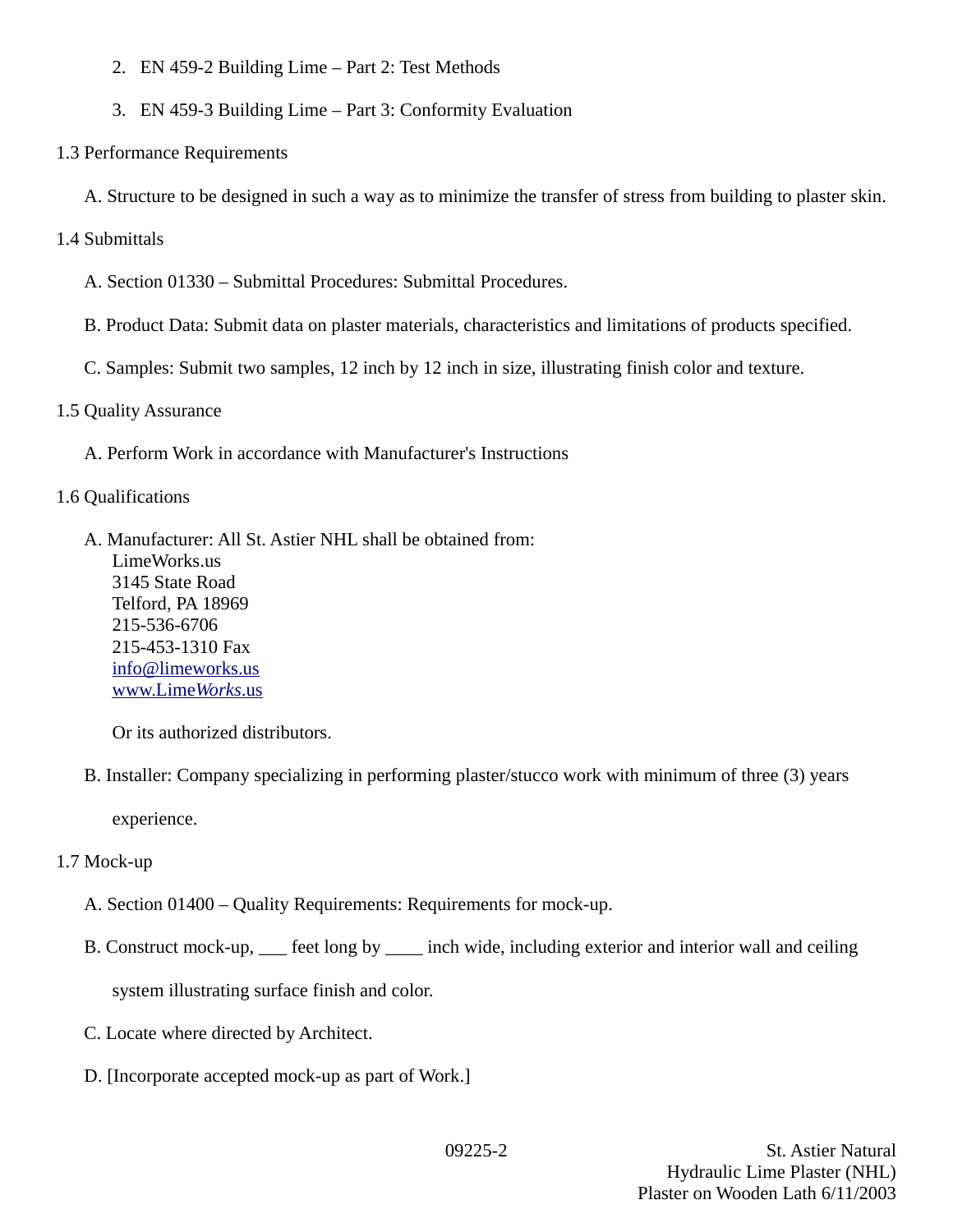### 1.8 Pre-Installation Meetings

- A. Section 1300 Administrative Requirements: Pre-Installation Meeting.
- B. Convene minimum one week prior to commencing work of this SECTION.
- 1.9 Environmental Requirements
	- A. Provide environmental conditions at areas where Work of this SECTION is being performed to allow limeplaster to properly cure.
	- B. Take precautionary measures necessary to assure that excessive temperature changes do not occur.
	- C. Do not apply limeplaster unless minimum ambient temperature of 45 degrees F and a maximum of 85 degrees F has been and continues to be maintained for a minimum of 48 hours prior to application and until plaster is cured.
	- D. Hot Weather Requirements: Protect limeplaster from uneven and excessive evaporation during dry, hot weather. Provide tarping over the outside of all scaffolding.

# **PART 2 – PRODUCTS**

2.1 Lime Plaster (NHL)

## A. Manufacturer

- 1. CESA Imported and distributed by Lime*Works*.us
- 2. Substitutions not permitted.

## 2.2 Components

- A. Plaster Base Materials
	- 1. Binder: St. Astier Natural Hydraulic Lime NHL 2
	- 2. Aggregate: Natural or Manufactured Sharp Sand with at least 4 grades forming a substantial part of the sand and no more than 3% of particles smaller than grade #200 (0.075mm).
	- 3. [Fibers: \_ inch nominal length glass fibers meeting requirements of ASTM C1116.] [Fibers: animal hair]
- B. Plaster Finish Materials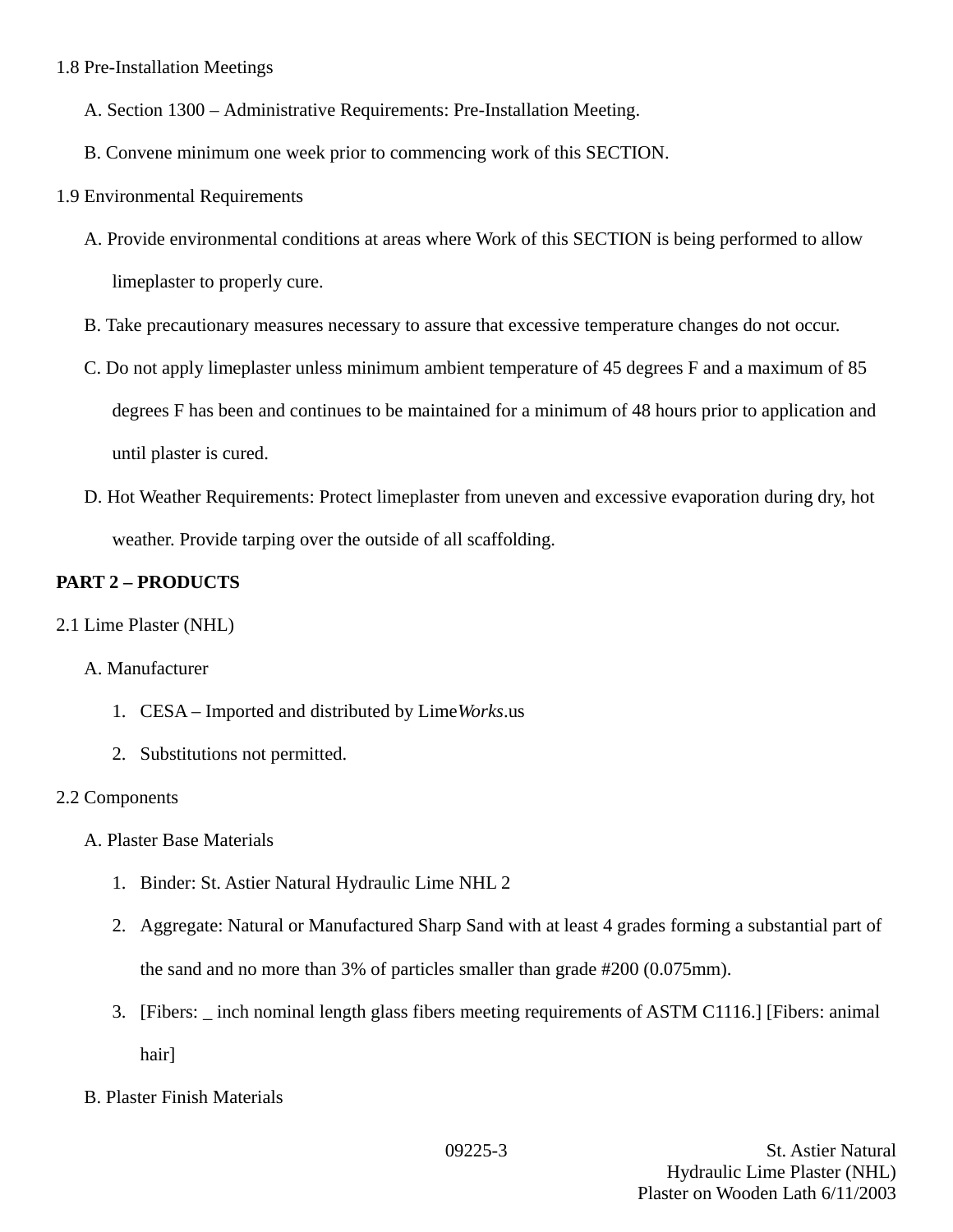- 1. Binder: St. Astier Natural Hydraulic Lime NHL 2.
- 2. [Pre-Mix: Ecologic F, Ecomortar F]
- 3. Color Pigment: ASTM C979 mineral oxide type, [\_\_\_\_]color.
- 4. Water: Clean, fresh, potable and free of mineral or organic matter capable of affecting plaster.

#### C. Finish Aggregate.

1. Aggregate: Natural or Manufactured Sharp Sand with at least 4 grades forming a substantial part of the sand and no more than 3% of particles smaller than grade #200 (0.075mm).

### 2.3 Mixes

- A. Scratch Coat: 1 part NHL 2 and [1.5] [2] parts of sand, proportioned by volume.
	- [1. Fiber Reinforcement: add [fiber] [hair] to scratch coat]
- B. Brown Coats: [1 part NHL 2 and [2] [2.5] parts of sand, proportioned by volume.

[1. Fiber Reinforcement: add [fiber] [hair] to scratch coat.]

C. Finish Coat: [1 part NHL 2 and [2.5] [3] parts of sand, proportioned by volume.] [Ready-Mix: Ecologic

F, Ecomortar F]

- D. Mix only as much plaster as can be used prior to initial set.
- E. [Add color pigments to finish coat.]
- F. Mix materials dry, to uniform color and consistency, before adding water.
- G. Protect mixtures from freezing, frost, contamination, and excessive evaporation.

## **PART 3 – EXECUTION**

- 3.1 Examination
	- A. Section 01300 Administrative Requirements: Coordination and project conditions.
	- B. Surface to be sound enough to receive plaster coat.
	- C. Mechanical and Electrical: Verify surfaces within walls have been tested and approved.
- 3.2 Preparation
	- A. Mist surfaces to reduce excessive suction.

09225-4 St. Astier Natural Hydraulic Lime Plaster (NHL) Plaster on Wooden Lath 6/11/2003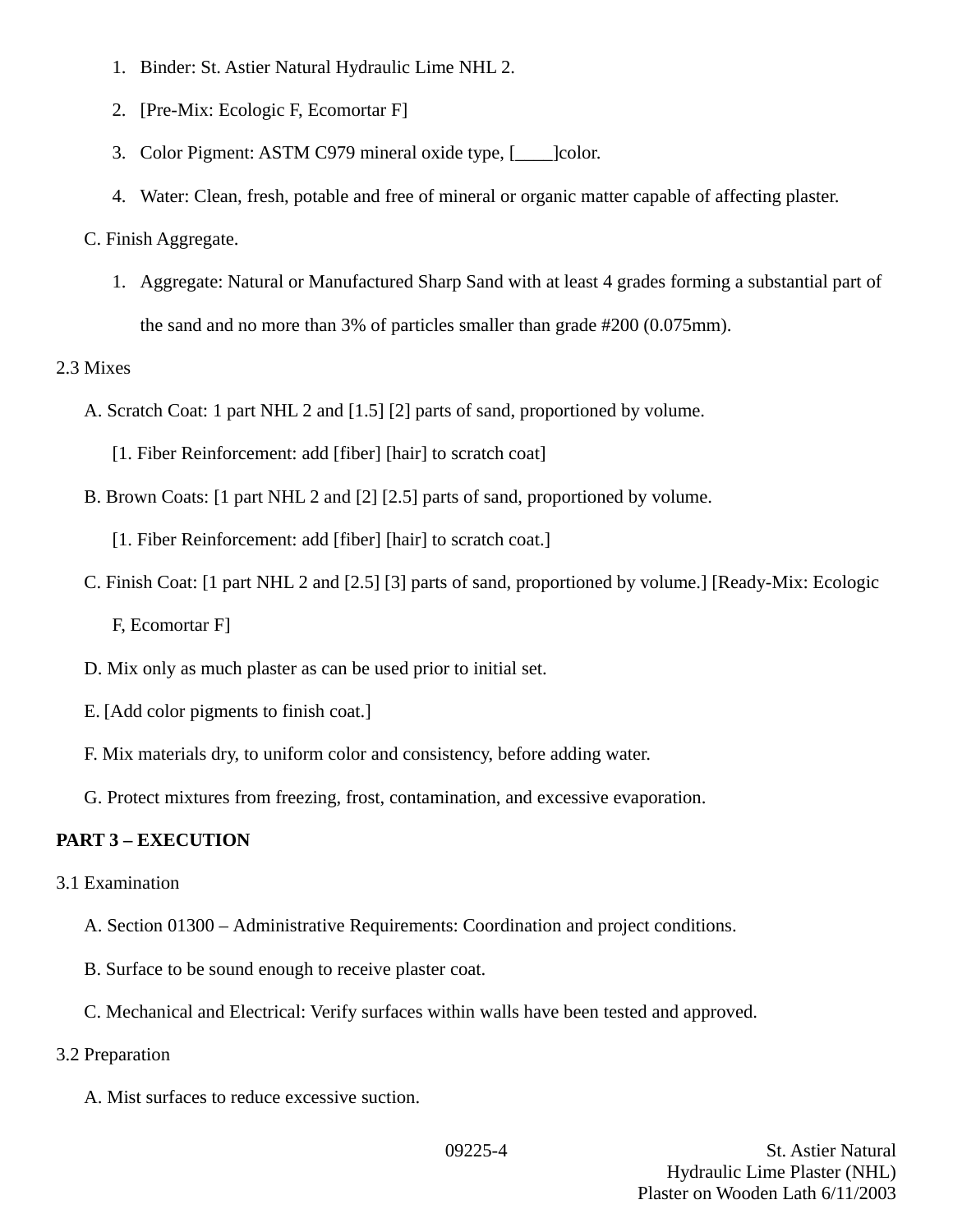B. Prior to the scratch coat being applied, any excessive depression or hollow requiring dubbing out should

be carried out using 1 to 1.5 minimum (NHL 2 to sand) mixed with [fiber] [hair].

### 3.3 Installation

- A. [Installation of Accessories:]
	- 1. [Install accessories in accordance with ASTM C1063.]
	- 2. [Place corner bead at external wall corners.]
	- 3. [Place casing beads at terminations of plaster finish. Butt and align ends. Secure rigidly in place.]
	- 4. [Install door and glazed frames plumb and level in opening. Secure ridgidly in place.]
- B. [Control and Expansion Joints:]
	- 1. [Install interior control and expansion joints.]
	- 2. [Install exterior contraction joints after initial set, scribed as indicated on Drawings by cutting through 2/3 of lime plaster depth, neatly, in straight lines.]
	- 3. [For horizontal exterior surfaces, install control and expansion joints as indicated on Drawings.]
	- 4. [For vertical exterior surfaces, install control and expansion joints as indicated on Drawings.]

### C. Plastering

- 1. Apply plaster in accordance with manufacturer's instructions.
- 2. Apply scratch coat to a nominal thickness of 3/8 inch, and brown coat to nominal thickness of 3/8 inch.
- 3. Apply finish coat to a nominal thickness of [1/8] [3/16] inch.
- 4. After curing, dampen previous coat prior to applying finish coat. ALLOW 7 to 10 DAYS BETWEEN COATS.
- 5. Apply finish coat [to indicated color and texture.] [to [light dash] [medium dash] [heavy dash] [fine sand float] [medium sand float] [heavy sand float] [combed] [glacier] [aggregate surfaced]

[  $\blacksquare$  ] texture with selected color.

6. Avoid excessive working of the surface. Delay troweling as long as possible to avoid drawing excess